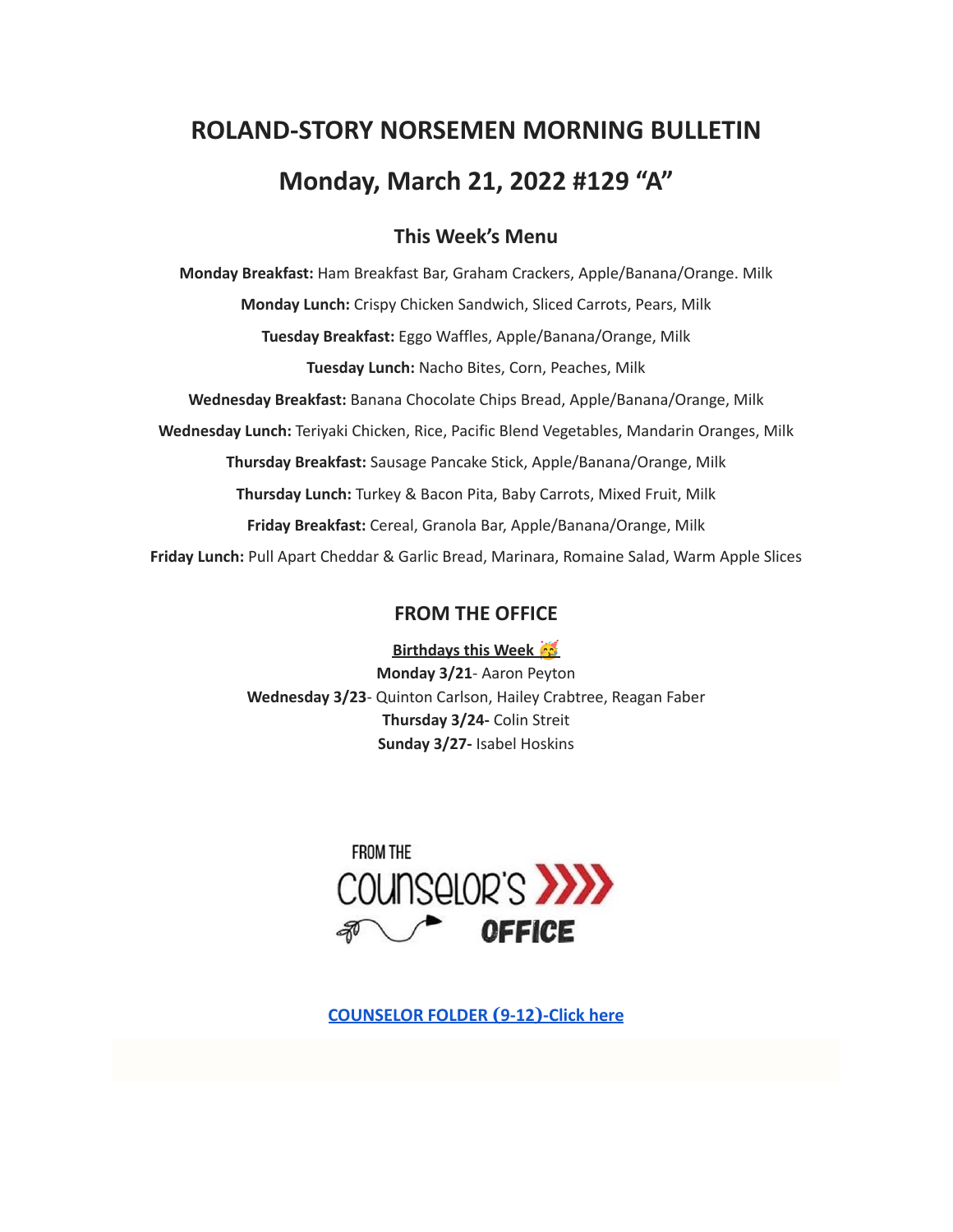

### **National Scholarships**

\*[StudentScholarships.org](https://drive.google.com/file/d/1aKuYCxaIenxt8B4T0eqnsOyNXu4NmKys/view?usp=sharing) Scholarship Newsletter 1) Folds of Honor Scholarship- \$5,000 due 3/31 2) Beyond the Cure Ambassador Scholarship- \$3,500 due 3/31 3) Points Scholarship- \$10,000 due 3/31 4) USPAACC Scholarships- \$5,000 due 3/31 5) Nitro Scholarship- \$2,000 due 3/31 6) AFA Teens Awareness College Scholarship- \$5,000 due 4/1 7) Women in STEM Scholarship- \$2,500 due 4/1 8) H.E. Parts Express Scholarship- \$500 due 4/1 9) Intertech Foundation STEM Scholarship- \$2,500 due 4/15 10) Global Lift Equipment Scholarship- \$500 due 4/15 11) Frances Loretta Memorial Scholarship- \$1,000 due 4/16 12) ASHRAE High School SEnior Scholarships- \$3,000 due 5/1 13) Rise Up Baking Scholarship- \$1,500 due 5/31 14) Equal Justice Scholarship- \$1,000 due 5/31 15) American Ground Water Trust College Scholarships- \$2,000 due 6/30



## **Local Scholarships**

\*American Legion Post 0059 [Scholarship-](https://docs.google.com/document/d/1l-XzWNNfwZmA3zDkeW8VPeqqzYTnZ3IFLE4h0i05GGI/edit?usp=sharing) \$1,000 due 3/28 \*Key [Cooperative](https://storcoopmediafilesprd.blob.core.windows.net/atlasportals/all-media/keycoope/website/documents/2021-2022-scholarship-packet.pdf) Scholarship- \$1,000 due 3/28 \*Excellence in Agriculture by Landus [Cooperative](https://www.landuscooperative.com/about-us/community/excellence-in-ag-scholarship-application)- \$2,000 due 3/31 \*GNB Bank Leadership [Scholarship-](https://www.gnbbank.com/resources/story-city-leadership-scholarship) \$500 due 4/1 \*The "Resilient Student" RSHS [Faculty/Staff](https://docs.google.com/document/d/1DolWUUWkhc9uRV9cDZrlwnYTIr44UcPiFxY4Xkupsj0/edit?usp=sharing) Award- \$715 due 4/1 by 4:00pm \*Story City Lions Club [Scholarship](https://docs.google.com/document/d/1z7ucMbK4WEvvNb9NVBe3FD28h53iTSawX8qWUl0m6oA/edit?usp=sharing)- \$500 due 4/1 by 12:00pm \*Story [City/Lafayette](https://docs.google.com/document/d/1DRZOK0yQEV5eI7SDx7LBRARU3wUClkRxSl4DFl1TSOU/edit?usp=sharing) Twp Firefighters Association Scholarship- \$500 due 4/1 by 4:00pm \*Dale W. Henricks [Scholarship](https://docs.google.com/document/d/1QlRIHdvRzmxNbdfucF4hyEJ2MzvAer_LqN1C1bAIIOk/edit?usp=sharing)- \$1,000 due 4/1 by 12:00pm \*Reuben Sansgaard [Scholarship](https://docs.google.com/document/d/1LR2RwFYr7AG3FUyGWVx12ymv-TE93qQbHet9jzHKVyU/edit?usp=sharing)- \$1,000 due 4/1 by 12:00pm \*Thrills [Scholarship-](https://docs.google.com/document/d/1QJta3C5yzfZrCdazRN4EIHX3l1EGl8av38jpxH3JqyU/edit?usp=sharing) \$1,000 due 4/1 by 12:00pm \*William Appelgate [Volunteerism](https://docs.google.com/document/d/1w4rNFOTwAFqpjEvS-51FwYbhvd6fQvigs1578zBW-tw/edit?usp=sharing) Scholarship- \$1,000 due 4/1 by 12:00pm \*Roland Post 307/Jim and Marilyn Hanson [Scholarship](https://docs.google.com/document/d/1hGUuBTFqrA-IeXjmN94zoUkQR-ErMDrUDyJX0Yc3fx0/edit?usp=sharing)- \$1,500/yr due 4/1 by 4:00pm \*[Roland-Story](https://docs.google.com/document/d/1L-tgrmtRhI17mbAynBf7wRqcn4feF0ftZ4YQ7eolHUI/edit?usp=sharing) School Foundation Scholarship- \$Varies due 4/1 by 12:00pm